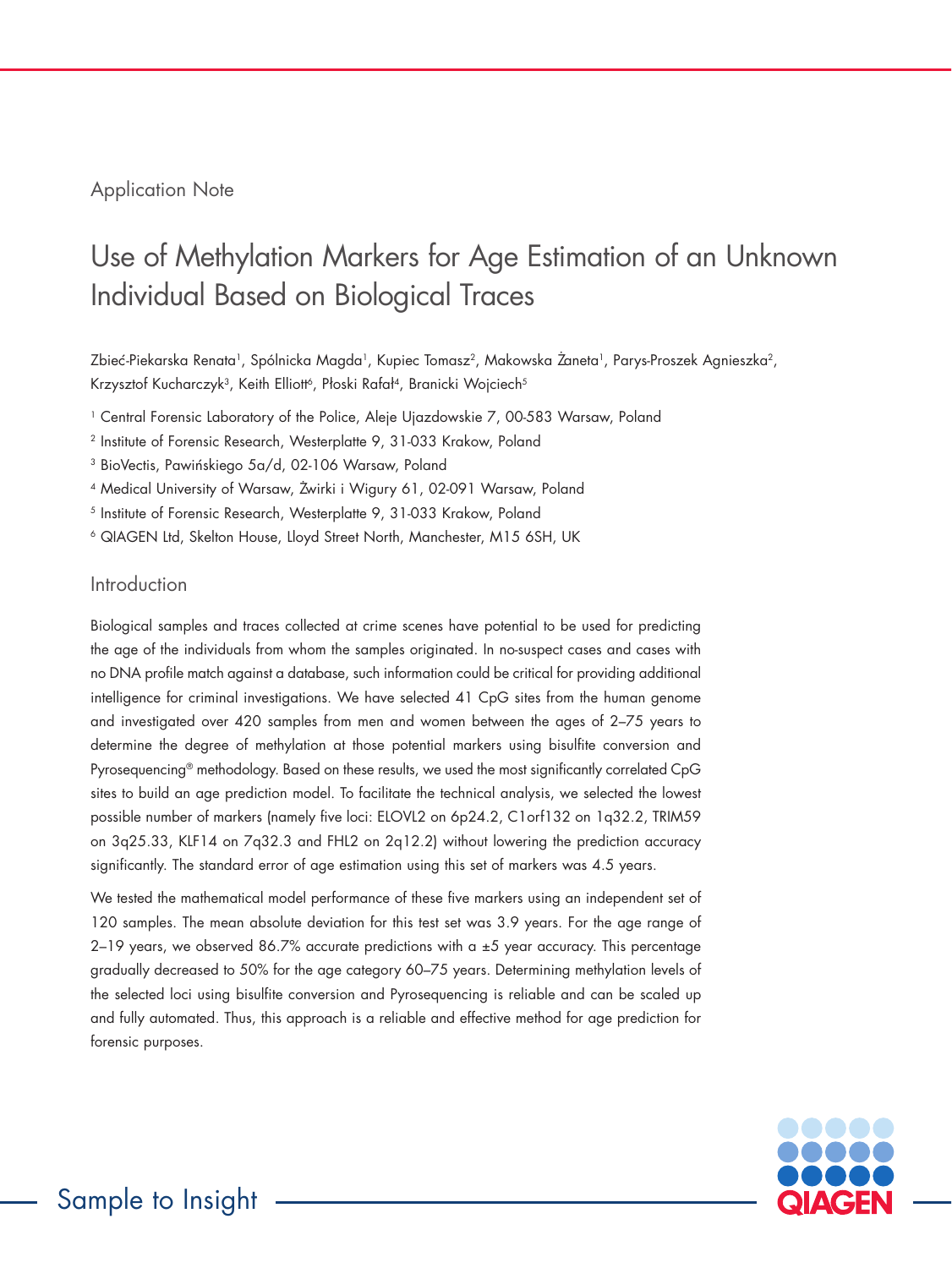## Materials and Methods

#### Samples

Blood samples were collected in EDTA blood tubes from volunteers who signed informed consent statements prior to sample donation. Samples from a total of 427 unrelated males and females between 18–75 years old were analyzed. In addition, samples from children between 2–17 years old were collected, and written consents were obtained from their parents. Genomic DNA was extracted from whole blood using the phenol/chloroform method and a standard protocol or with a commercially available kit according to the manufacturer's protocol.

#### Bisulfite conversion

Unmethylated cytosines in the extracted DNA were converted to uracils using the EpiTect® 96 Bisulfite Kit according to the manufacturer's instructions. PCR amplification of selected markers was performed using primers designed with the PyroMark® Assay Design Software 2.0. PCR reactions were carried out in a total volume of 25 µl, containing 0.2 mM of each of the primers, 20 ng of template DNA, and the PyroMark PCR Master Mix.

#### Pyrosequencing

Pyrosequencing was performed using PyroMark Gold Q24 Reagents with the PyroMark Q24 Vacuum Workstation and PyroMark Q24 instrument following the manufacturer's instructions. A 10 µl aliquot of the PCR product was immobilized to 1 µl of Streptavidin Sepharose® High Performance (GE Healthcare). Annealing was carried out for 2 minutes at 80 °C with 25 µl of 0.3 mM sequencing primer. The resulting Pyrogram® traces were automatically analyzed using PyroMark analysis software.

Assay dependence on the amount of total DNA present in the sample

The assay's dependence on the amount of DNA was evaluated by analyzing decreasing amounts of template DNA in the probe. The genomic material was extracted using the phenol–chloroform method from three individuals aged 15, 45 and 62. The total DNA concentration was measured prior to bisulfite conversion, and consecutive DNA dilutions ranging from 20 ng to 2.5 ng were subjected to PCR and Pyrosequencing.

Samples were analyzed in 6 replicates, and average methylation was determined. The methylation values obtained were also used to predict age with the developed model.

#### Assay stability

The influence of sample storage time on the methylation level was analyzed. The reference data were obtained from peripheral blood collected directly from seven individuals aged 19, 21, 26, 36, 42, 58 and 59. The second group was developed by depositing 50 µl of blood from the same group of individuals onto cotton material and storing at room temperature for one month.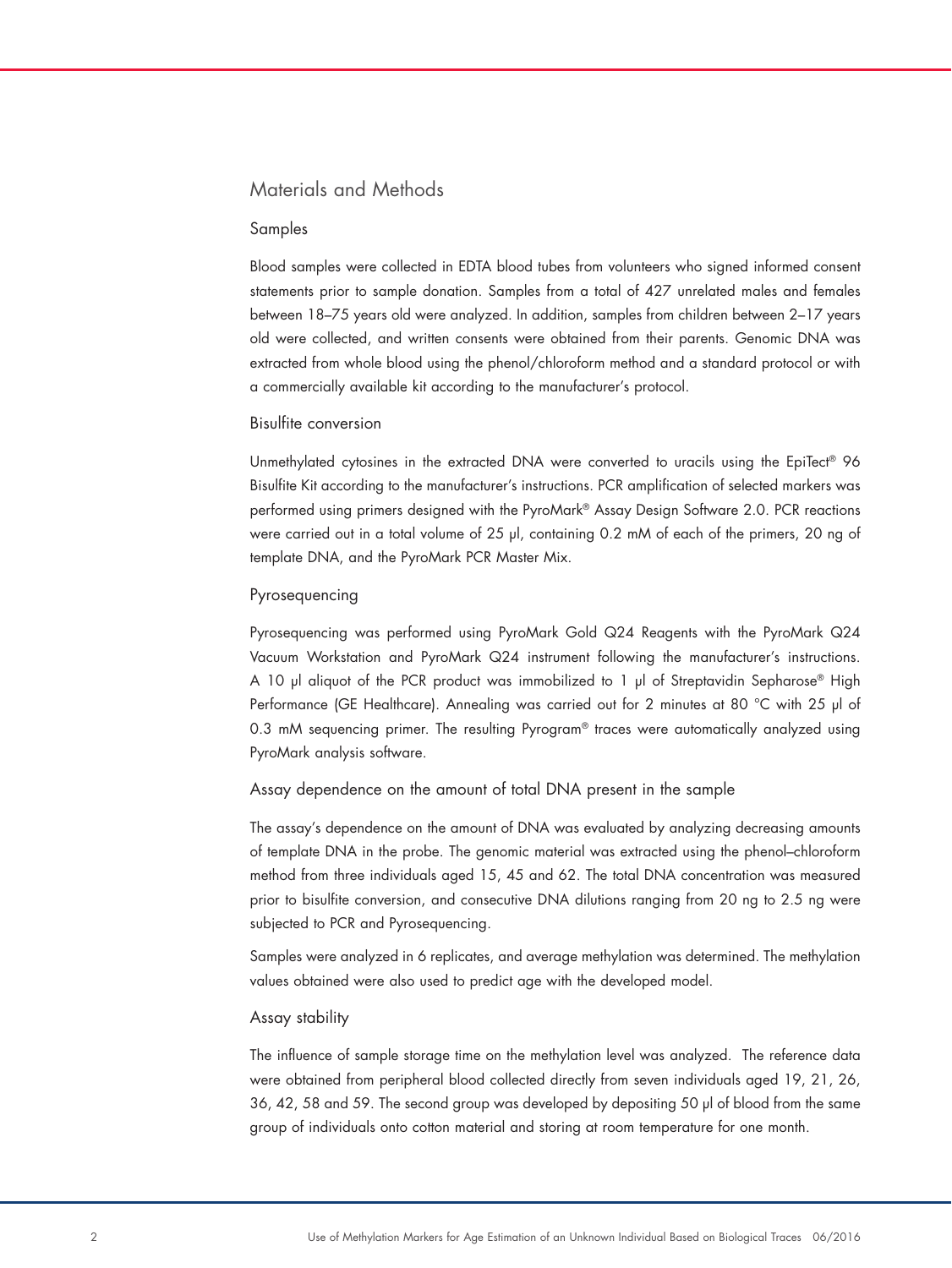In both cases, DNA was extracted and quantified, and the standard DNA methylation analysis protocol was applied. An additional 45 blood stain samples were also subjected to DNA extraction, quantification and the standard DNA methylation protocol. These blood stains had been previously prepared by depositing blood from individuals of known chronological ages onto tissue paper and storing at room temperature for 5 years (15 samples), 10 years (15 samples) and 15 years (15 samples).

#### Statistical analysis

Simple linear regression was used to analyze the relationship between the methylation level at particular CpG sites and age in a whole testing group (303 males and females) ranging in age from 2–75 years. Standardized regression coefficients were used to compare the contribution of each locus to the age prediction accuracy. Next, multivariate linear regression was applied, allowing simultaneous analysis of all the cytosines tested. Finally, a linear regression prediction model was developed based on the methylation data obtained for the same testing group. The age prediction accuracy of the final model and contribution of particular predictors were assessed using the adjusted R2 statistic, which measures the proportion of age variation that is explained by the developed model.

The final developed prediction model was validated using a different set of samples: a testing group containing 124 samples from individuals from 2–75 years old. The percentage of correct predictions for this group was calculated. Samples included in both sets were selected to equally cover the age range from 2–75 years and four age categories: 0–19, 20–39, 40–59 and 60–80. The mean absolute deviation (MAD) from the chronological age was also calculated. All the analyses were performed using IBM® SPSS® statistics version 21.

## Results and Discussion

Analyzing DNA methylation at five markers located in ELOVL2, C1orf132, TRIM59, KLF14 and FHL2 facilitates human chronological age prediction with +/-3.9 years accuracy. Figure 1 shows the predicted age plotted against the chronological age for the training set (300 samples) and testing set (120 samples) using age prediction with these five markers. We observed 78.3% correct predictions at ±5 years level in subjects aged 2–59 years. This level dropped to 50% for subjects between 60–75 years old, indicating that the selected DNA methylation markers are less efficient in older individuals. This could be due to different methylation levels of the selected markers resulting from longer lifespans or differences in medical histories, lifestyles or environmental affects, that ultimately increase the age estimation error in our model.

The algorithm developed using these five methylation markers with optimized Pyrosequencing assays provides a valuable tool for forensic age prediction.